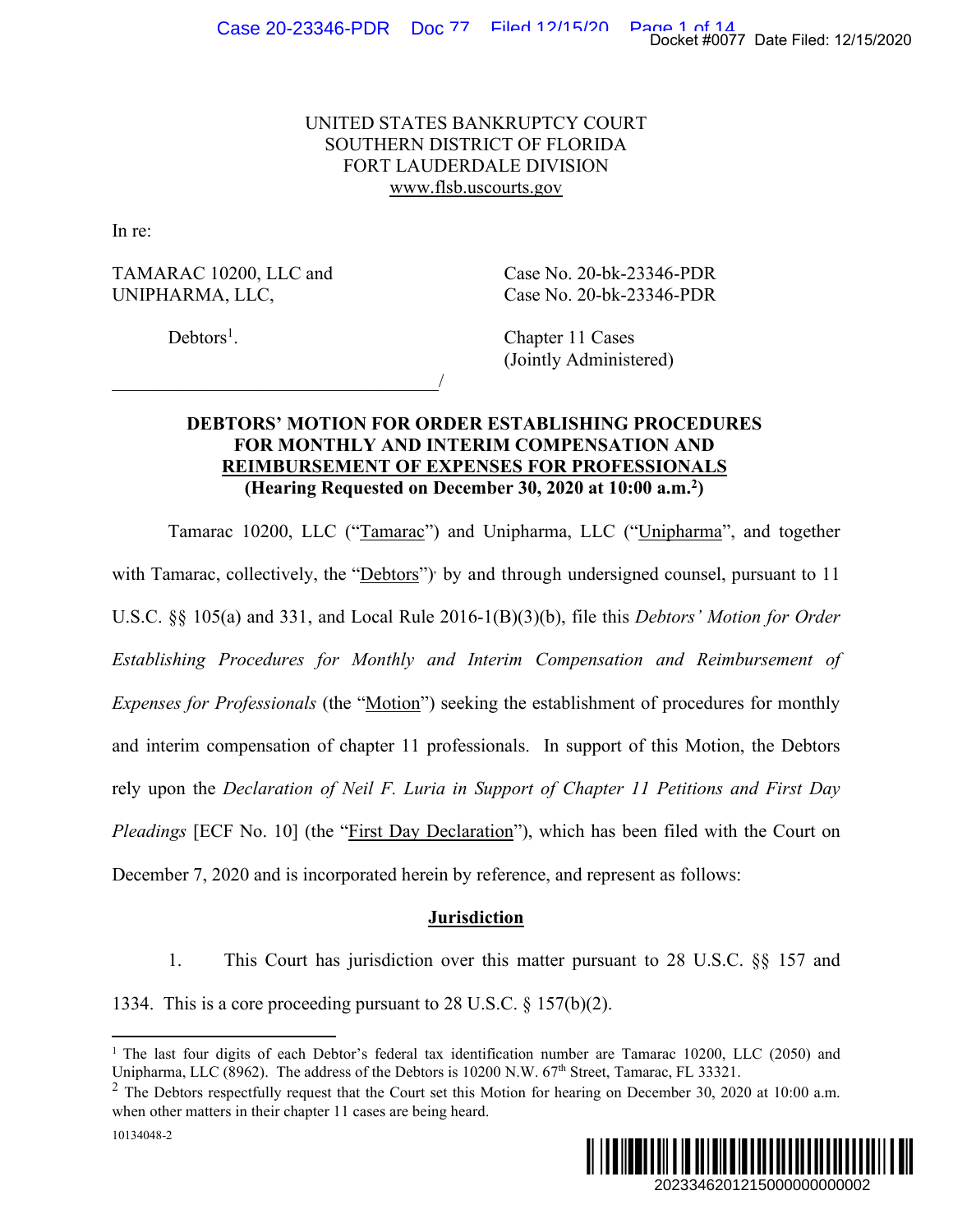#### Case 20-23346-PDR Doc 77 Filed 12/15/20 Page 2 of 14

2. Venue is proper before this Court pursuant to 28 U.S.C. §§ 1408 and 1409.

3. The statutory bases for the relief requested herein are sections 105(a) and 331 of chapter 11 of title 11 of the United States Code (the "Bankruptcy Code").

#### **Background**

4. On December 7, 2020 (the "Petition Date"), each of the Debtors filed a voluntary petition for relief under chapter 11 of the Bankruptcy Code.

5. The Debtors are operating their businesses and managing their affairs as debtorsin-possession pursuant to sections 1107(a) and 1108 of the Bankruptcy Code.

6. For a detailed description of the Debtors and their operations, the Debtors respectfully refer the Court and parties in interest to the First Day Declaration.

#### **Relief Requested and Basis Therefor**

7. The Debtors request the Court to enter an order establishing a procedure for compensating and reimbursing chapter 11 professionals employed by the Debtors' estates on a monthly basis, comparable to those established in complex chapter 11 cases in this and other districts. In this way, the Court and parties-in-interest can more effectively monitor the fees incurred by professionals, and the Debtors will be able to spread out their payments of professional fees, rather than suffer larger depletions to their cash flows on an irregular basis.

8. In connection with these Chapter 11 Cases and at this juncture, the Debtors have filed an application to retain Berger Singerman LLP, as bankruptcy counsel. The filing of additional retention applications may become necessary. The implementation of compensation procedures will provide a streamlined and otherwise efficient method for compensating professionals and, as stated, such procedures will allow the Court and parties in interest to monitor fees sought by and paid to such professionals.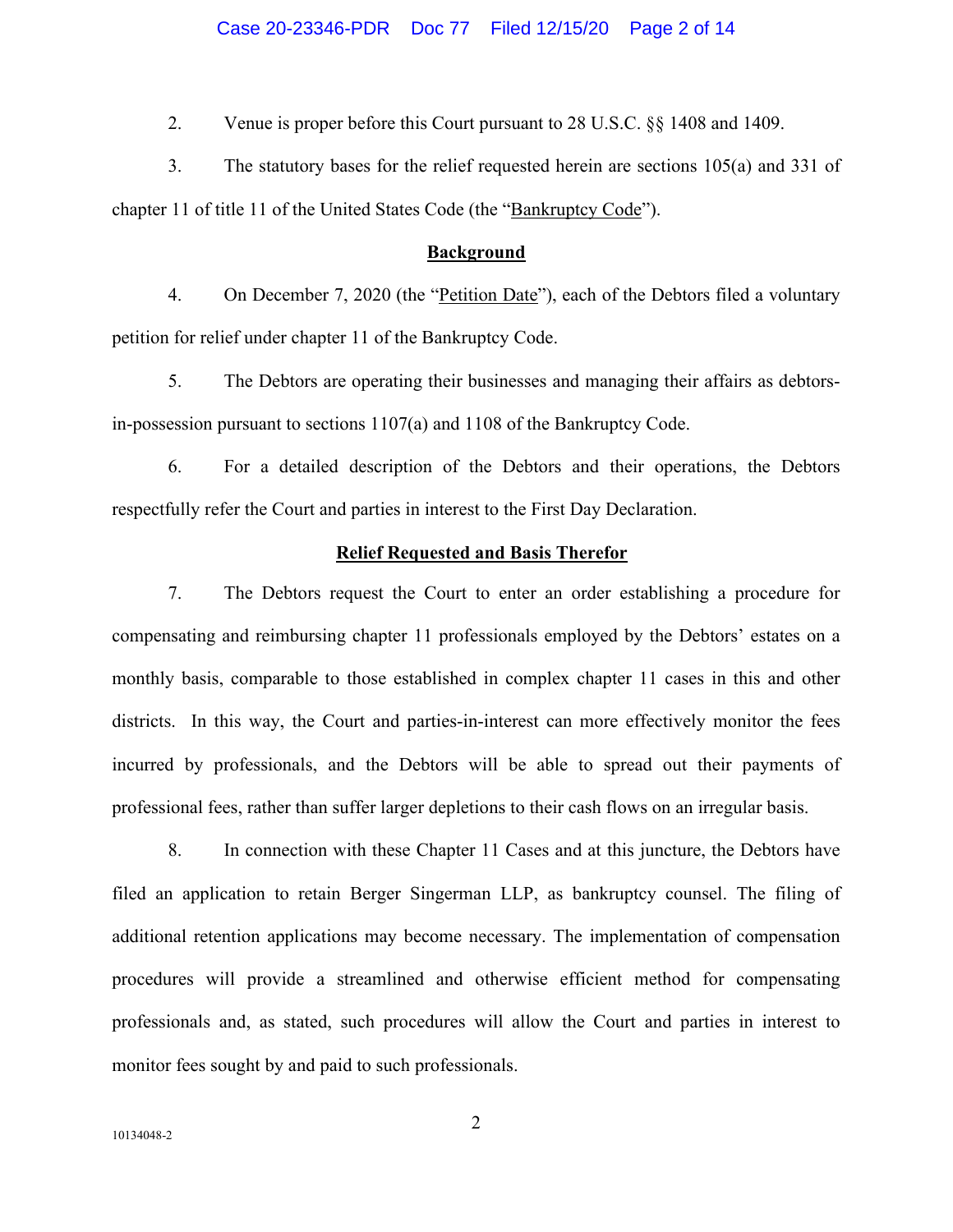#### Case 20-23346-PDR Doc 77 Filed 12/15/20 Page 3 of 14

9. In summary, the requested monthly compensation procedures would require all professionals<sup>3</sup> retained with Court approval (the "Professionals") to present to the Debtors and the United States Trustee a detailed statement of services rendered and expenses incurred for the prior month. If no timely objection is filed, the Debtors would promptly pay 80% of the amount of fees incurred for the month, with a 20% holdback, and 100% of out-of-pocket expenses for the month. These payments would be subject to the Court's subsequent approval as part of the normal interim fee application process (approximately every 120 days).

10. The Debtors propose that the monthly payment of compensation and reimbursement of expenses of the Professionals be structured as follows:

> a. On or before the 10th day of each month following the month for which compensation is sought, each Professional will serve a statement upon the (i) Debtors c/o Tamarac 10200, LLC and Unipharma, LLC, 10200 N.W.  $67<sup>th</sup>$  Street, Tamarac, FL 33321 (Attn: Waite Popejoy, Email: wpopejoy@soliccapital.com); (ii) Debtors' Chief Restructuring Officer, Neil F. Luria of SOLIC Capital Advisors, LLC, 25 West New England Avenue, Ste. 300, Winter Park, FL 32789, Email:  $n$ luria $@$ soliccapital.com; and (iii) attorneys for the Debtors, Berger Singerman LLP, 1450 Brickell Avenue, Suite 1900, Miami, Florida 33131 (Attn: Paul Steven Singerman, Esq., Email: singerman@bergersingerman.com and Christopher Andrew Jarvinen, Esq., Email:  $ciarvinen@bergersingerman.com$ ; and (iv) attorneys for secured creditor, NHTV ULM Holdings LLC, Weil, Gotshal & Manges LLP, 767 Fifth Avenue, New York, NY 10153 (Attn: Ray C. Shrock, P.C., Email: ray.schrock@weil.com Alexander Welch, Esq., Email: alexander.welch@weil.com, and Bryan R. Podzius, Esq., Email: Bryan.Podzius@weil.com) (collectively, the "Application Recipients"). The first statement to be issued by the Professionals will cover the period from the Petition Date through January 31, 2021. Thereafter, each Professional shall serve a monthly statement.

<sup>3</sup> Pursuant to the terms of paragraph 5 of the *Amended Interim Order Granting Debtors' Application, Pursuant to Sections 105(a) and 363(b) of the Bankruptcy Code, for Approval of Agrement with SOLIC Capital Advisors, LLC and SOLIC Capital, LLC to Provide the Services of (I) Neil F. Luria as Chief Restructuring Officers, (II) Certain Other Interim Officers, and (III) Certain Support Personnel, Effective as of the Petition Date* [ECF No. 70] (the "SOLIC Retention Order"), SOLIC (as defined in the SOLIC Retention Order) and its professionals are not subject to this Motion.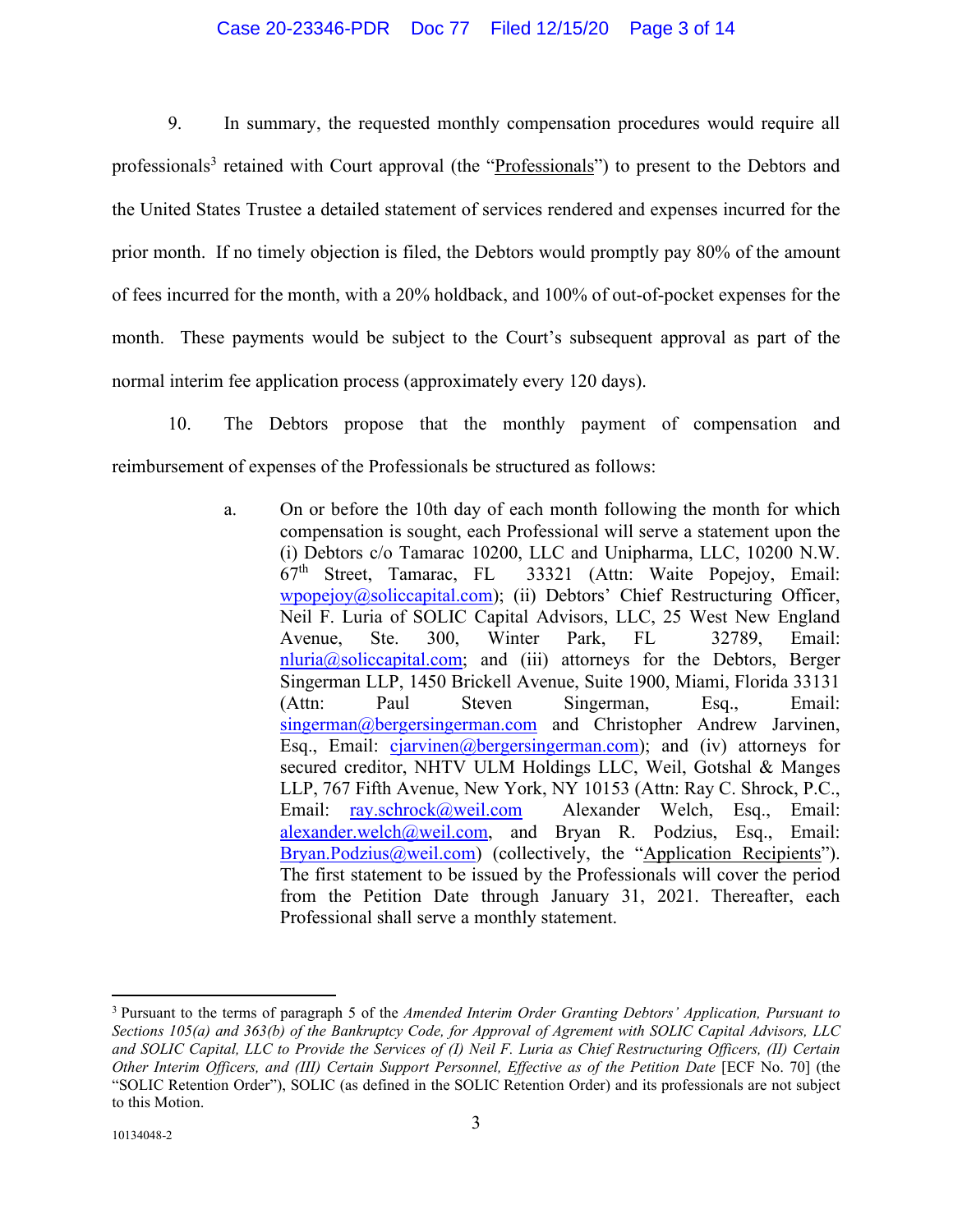- b. The statement need not be filed with the Court and a courtesy copy need not be delivered to the presiding judge's chambers since this Order is not intended to alter the fee application requirements outlined in §§ 330 and 331 of the Code and since Professionals are still required to serve and file interim and final applications for approval of fees and expenses in accordance with the relevant provisions of the Code, the Bankruptcy Rules and the Local Rules for the United States Bankruptcy Court, Southern District of Florida.
- c. Each fee statement must contain an abbreviated narrative of the services rendered, accompanied by a printout or schedule of the reimbursable expenses incurred and the professional and paraprofessional time spent (in sufficient detail to allow the review of this time by the Application Recipients) which, except as set forth above for the first statement, shall ordinarily be for services rendered through a particular calendar month.
- d. Each Application Recipient receiving a statement may object to the payment of the fees or the reimbursement of costs set forth therein by serving a written objection (which shall not be filed with the Court) upon the other Application Recipients so as to have such objection actually received by the other Application Recipients on or before the 25<sup>th</sup> day of the month in which the statement is received. The objection shall state the nature of the objection and identify the amount of fees or costs to which objection is made. The objecting party shall attempt in good faith to object only to the portion of the statement that is deemed to be objectionable.
- e. In the absence of any timely objection, the Debtors are authorized to pay 80% of the fees and 100% of the expenses, except for fees or expenses as to which an objection may be served by one of the Application Recipients as provided below.
- f. If the Debtors receive an objection to a particular fee statement, the Debtors shall withhold payment of that portion of the fee statement to which the objection is directed and promptly pay the remainder of the fees and disbursements in the percentages set forth above. All Professionals subject to this Order shall establish a separate billing number for any time spent on the resolution of fee disputes. Any fees incurred in connection with such fee disputes shall not be paid pursuant to the monthly statement but may only be sought and paid upon the filing of an interim fee application as set forth below and after order of the Court.
- g. Similarly, if the parties to an objection are able to resolve their dispute following the service of an objection and if the party whose statement was objected to serves on all of the Application Recipients a statement indicating that the objection is withdrawn and describing in detail the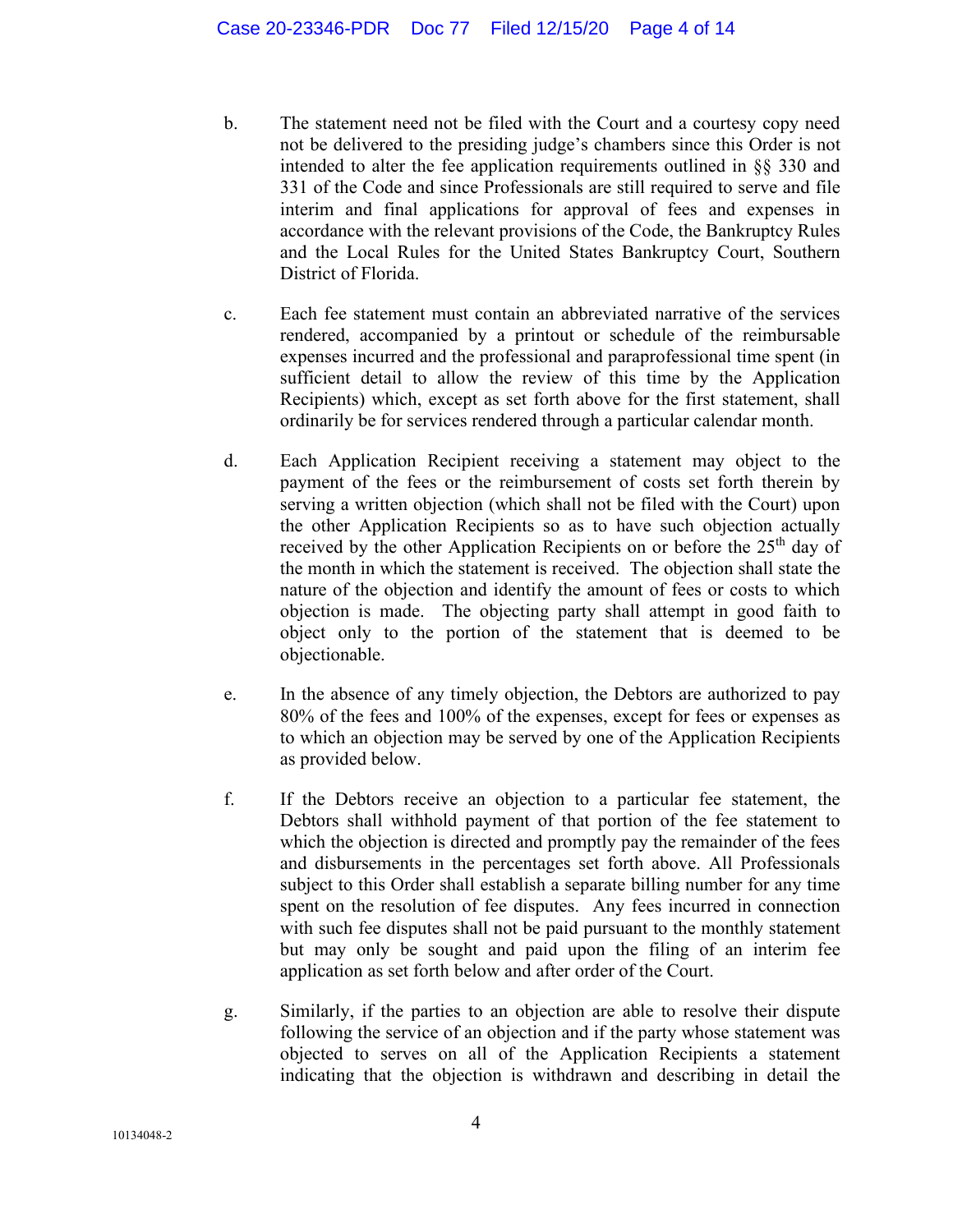terms of the resolution, then the Debtors are authorized to pay 80% of that portion of the fee statement which is no longer subject to an objection.

- h. All objections that are not resolved by the parties shall be preserved and presented to the Court by the objecting party at the next hearing on an interim or final fee application.
- i. The service of an objection shall not prejudice the objecting party's right to object to any fee application on any ground, whether or not raised in the objection. Furthermore, the decision by any party not to object to a fee statement shall not be a waiver of, nor otherwise prejudice, that party's right to object to any subsequent fee application.
- j. Unless the Court orders otherwise, each of the Professionals utilizing the procedures described in this Order shall file interim fee applications, for the amount of fees and costs sought above, in accordance with the 120 day guideline set forth in Section 331 of the Bankruptcy Code as follows:
	- i. First Interim Fee Applications may be filed on or before May 15, 2021 (the "First Interim Fee Applications"). The First Interim Fee Applications shall represent fees and costs incurred by the Professionals from the Petition Date through April 30, 2021.
	- ii. Thereafter, interim fee applications may be filed in accordance with the schedule set forth above covering the preceding fourmonth time period. All interim fee applications shall comply with the Guidelines for Fee Applications for Professionals in the Southern District of Florida in Bankruptcy Cases. The Court shall schedule and conduct a hearing upon proper notice in accordance with Bankruptcy Rule 2002(a)(6), to determine all interim fee applications pending before it.
- k. A Professional who fails to file an application seeking approval of compensation and expenses previously paid pursuant to these fee procedures when such application is due shall preclude such Professional from utilizing the automatic pay procedures as provided herein until an interim fee application has been filed and heard by the Court.
- l. A determination by the Court that payment of compensation or reimbursement of expenses was improper as to a particular statement shall not disqualify a Professional from the future payment of compensation or reimbursement of expenses as set forth above, unless otherwise ordered by the Court.
- m. Neither the payment of, nor the failure to pay, in whole or in part, monthly compensation and reimbursement of expenses as provided herein shall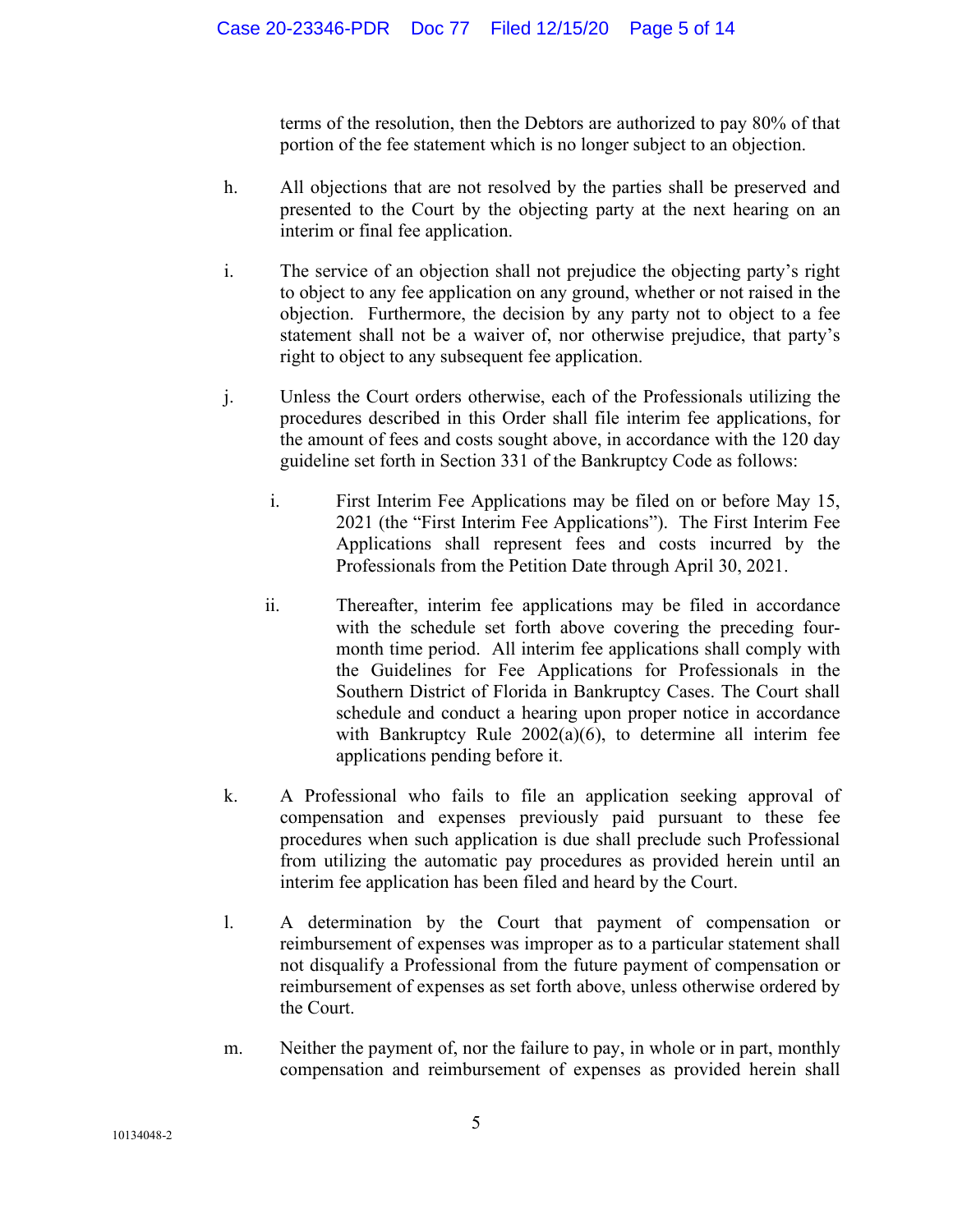have any effect on this Court's interim or final allowance of compensation and reimbursement of expenses of any Professionals.

11. The Debtors will include all payments made to Professionals as contemplated herein in their monthly operating reports, identifying the amount paid to each Professional.

12. The procedures suggested herein will enable all parties to closely monitor costs of administration and will enable the Debtors to maintain a more level cash flow availability and implement efficient cash management.

#### **Authority for Relief**

13. Pursuant to section 331 of the Bankruptcy Code, all professionals are entitled to submit applications for interim compensation and reimbursement of expenses every 120 days "or more often if the Court permits . . . ." 11 U.S.C. § 331. Section 105(a) of the Bankruptcy Code provides, in part, that the Court "may issue any order, process or judgment that is necessary or appropriate to carry out the provisions of this title." 11 U.S.C. § 105(a). Local Rule 2016- 1(B)(3)(b) specifically authorizes the use of interim compensation procedures in larger Chapter 11 cases, like here. Comparable procedures to those set forth herein have been adopted in other Chapter 11 cases in this district. *See, e.g.*, *In re HearUSA, Inc.*, No. 11-23341-BKC-EPK (Bankr. S.D. Fla. May 20, 2011); *In re Gulfstream Intern. Group, Inc., et al.,* No. 10-44131-BKC-JKO (Bankr. S.D. Fla. Nov. 8, 2010); *In re Medical Staffing Network Holdings, Inc., et al.*, No. 10- 29101-BKC-EPK (Bankr. S.D. Fla. July 22, 2010); *In re Protective Products of America, Inc., et al.*, No. 10-10711-BKC-JKO (Bankr. S.D. Fla. Feb. 11, 2010); *In re Gemini Cargo Logistics, Inc., et al.,* No. 08-18173-BKC-PGH (Bankr. S.D. Fla. June 20, 2008); *In re First NLC Financial Services, LLC, et al.,* No. 08-10632-BKC-PGH (Bankr. S.D. Fla. Feb. 13, 2008); *In re Tousa, Inc., et al.*, No. 08-10928-BKC-JKO (Bankr. S.D. Fla. Jan. 31, 2008); *In re Levitt and Sons, LLC et al.,* No. 07-19845-BKC-RBR (Bankr. S.D. Fla. Nov. 14, 2007); *In re Gemini Cargo*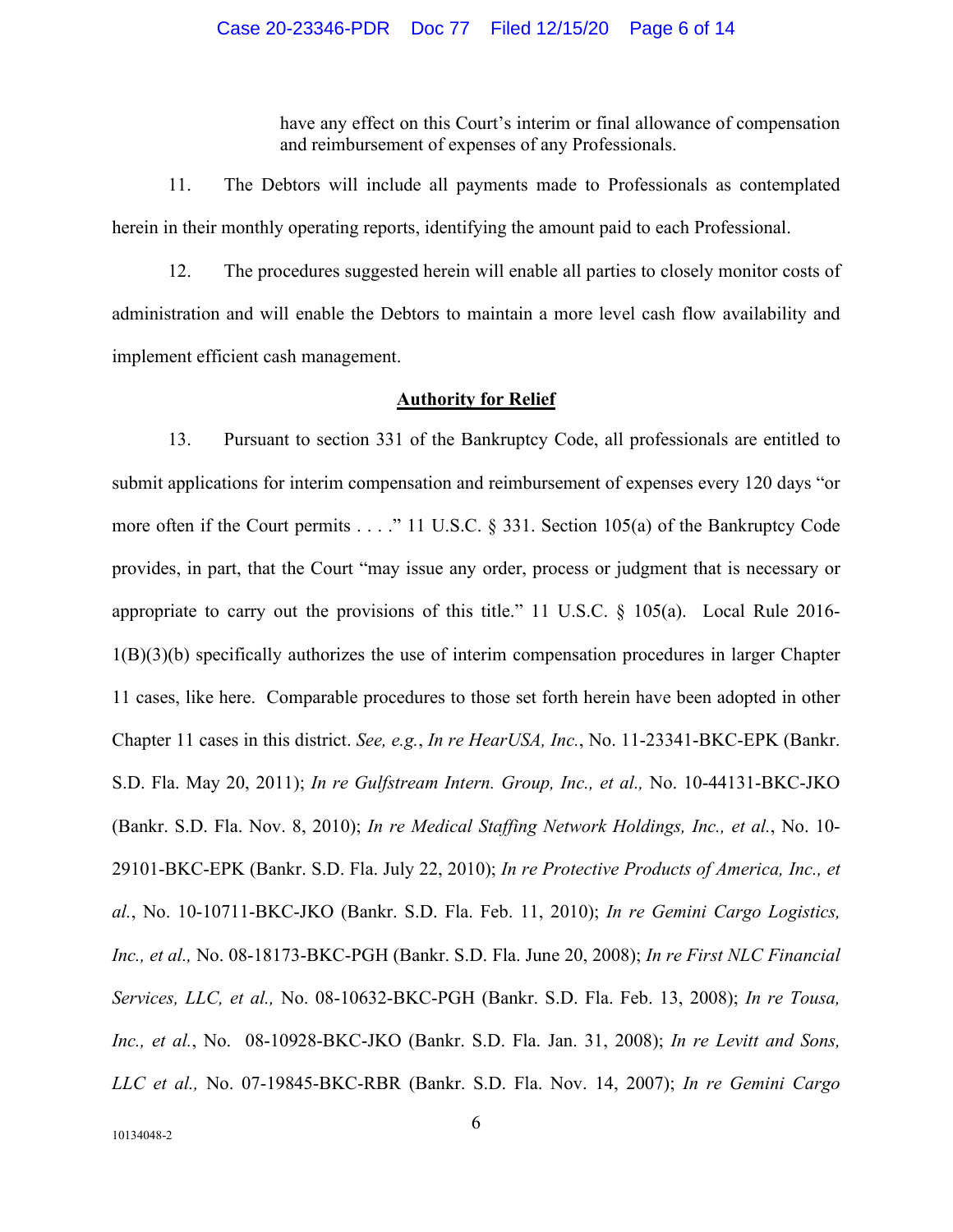#### Case 20-23346-PDR Doc 77 Filed 12/15/20 Page 7 of 14

*Logistics, Inc.*, *et al,* No. 06-10870-BKC-AJC (Bankr. S.D. Fla. Mar. 20, 2006); *In re Gulfstream Crane, LLC,* No. 09-37091-BKC-RBR (Bankr. S.D. Fla. March 29, 2010); and most recently, *In re Palm Healthcare Co., Inc., et al.,* No. 19-19156-EPK (Bankr. S.D. Fla. Sept. 19, 2019).

### **Reservation of Debtors' Rights**

14. If the Court grants the relief sought herein, any payment made pursuant to the Court's order is not intended and should not be construed as an admission as to the validity of any claim or a waiver of the Debtors' rights to dispute such claim subsequently.

**WHEREFORE**, the Debtors respectfully requests that the Court schedule a hearing on the Motion for December 30, 2020 at 10:00 a.m., and enter an order in the form annexed hereto as **Exhibit "A"** (i) granting this Motion; (ii) authorizing the procedures for compensating and reimbursing Professionals as set forth herein; and (iii) granting the Debtors such other and further relief to which they are entitled.

Dated: December 15, 2020 Respectfully submitted,

 BERGER SINGERMAN LLP *Counsel for Debtors in Possession*  1450 Brickell Avenue, Suite 1900 Miami, FL 33131 Telephone: (305) 755-9500 Facsimile: (305) 714-4340

 By: /s/ *Paul A. Avron*  Paul Steven Singerman Florida Bar No. 0378860 singerman@bergersingerman.com Christopher Andrew Jarvinen Florida Bar No. 21745 ciarvinen@bergersingerman.com Paul A. Avron Florida Bar No. 50814 pavron@bergersingerman.com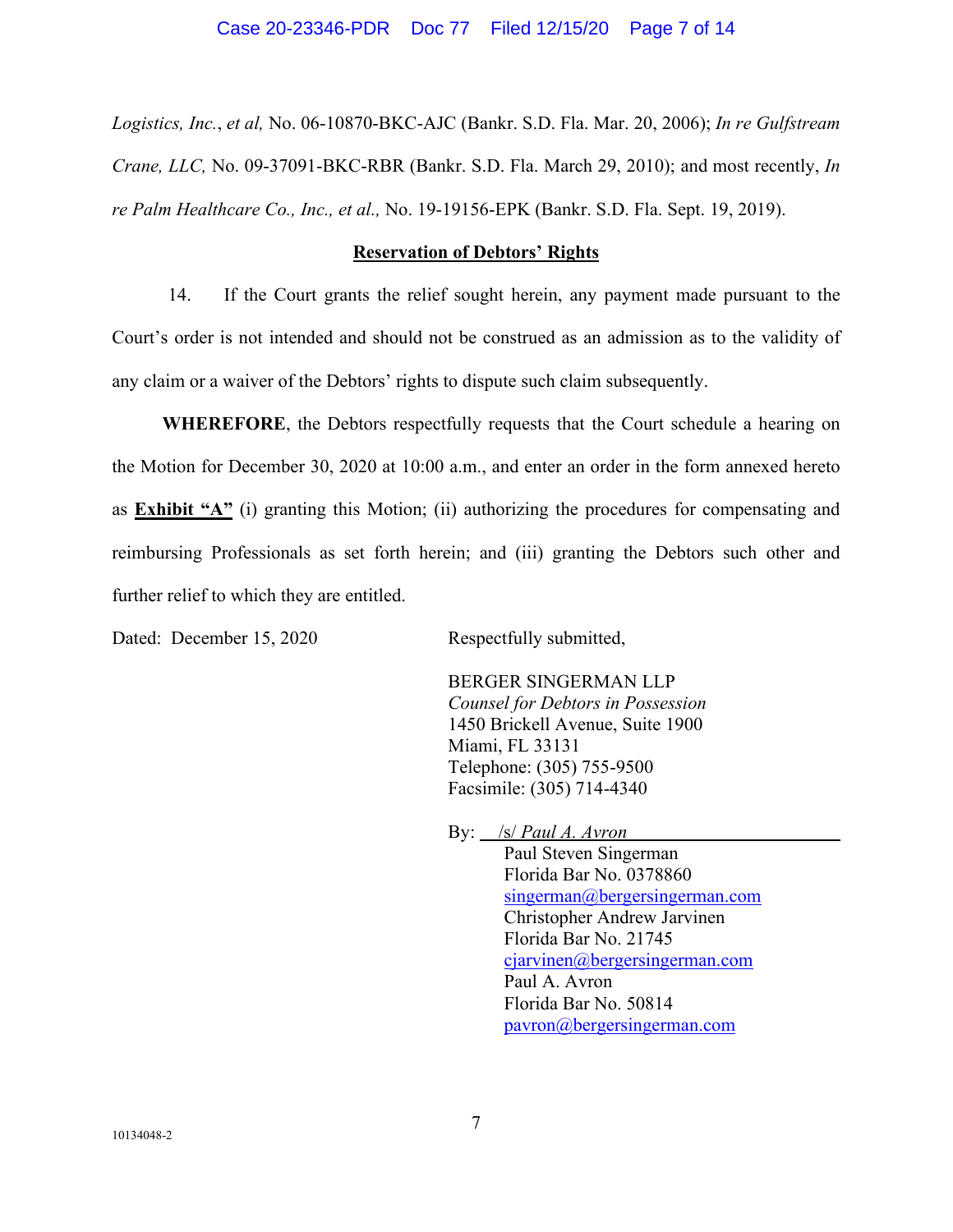# **EXHIBIT "A"**

**(Proposed form of Order)**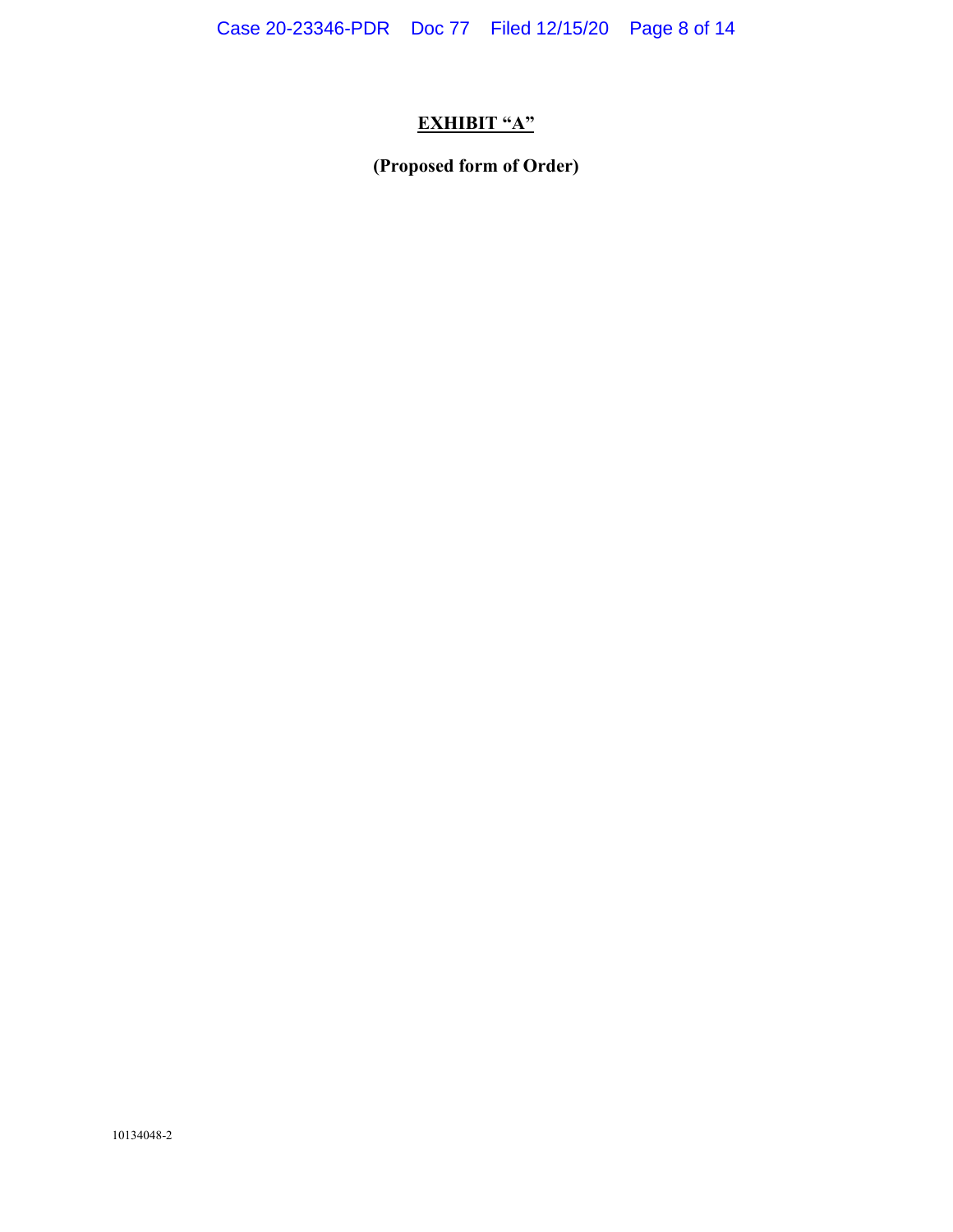## UNITED STATES BANKRUPTCY COURT SOUTHERN DISTRICT OF FLORIDA FORT LAUDERDALE DIVISION www.flsb.uscourts.gov

In re:

UNIPHARMA, LLC, Case No. 20-bk-23348-PDR

 $\overline{\phantom{a}}$ 

TAMARAC 10200, LLC and Case No. 20-bk-23346-PDR

 $Debtors<sup>1</sup>$ .

. Chapter 11 Cases (Jointly Administered)

## **ORDER GRANTING DEBTORS' MOTION FOR ORDER ESTABLISHING PROCEDURES FOR MONTHLY AND INTERIM COMPENSATION AND REIMBURSEMENT OF EXPENSES FOR PROFESSIONALS**

**THIS MATTER** having come before the Court for a hearing on December  $\phantom{0}$ , 2020 at

a.m./p.m. in Fort Lauderdale, Florida upon the *Debtor's Motion for Order Establishing* 

*Procedures for Monthly and Interim Compensation and Reimbursement of Expenses for* 

*Professionals* [ECF No.  $\Box$ ] (the "Motion") filed by the above-captioned debtors (the

"Debtors").2 The Motion requests the entry of an order establishing a procedure for

<sup>&</sup>lt;sup>1</sup> The last four digits of each Debtor's federal tax identification number are Tamarac 10200, LLC (2050) and Unipharma, LLC (8962). The address of the Debtors is 10200 N.W. 67<sup>th</sup> Street, Tamarac, FL 33321.<br><sup>2</sup> All capitalized terms not otherwise defined herein shall have the meanings ascribed to such terms in the Motion.

<sup>10134102-3</sup>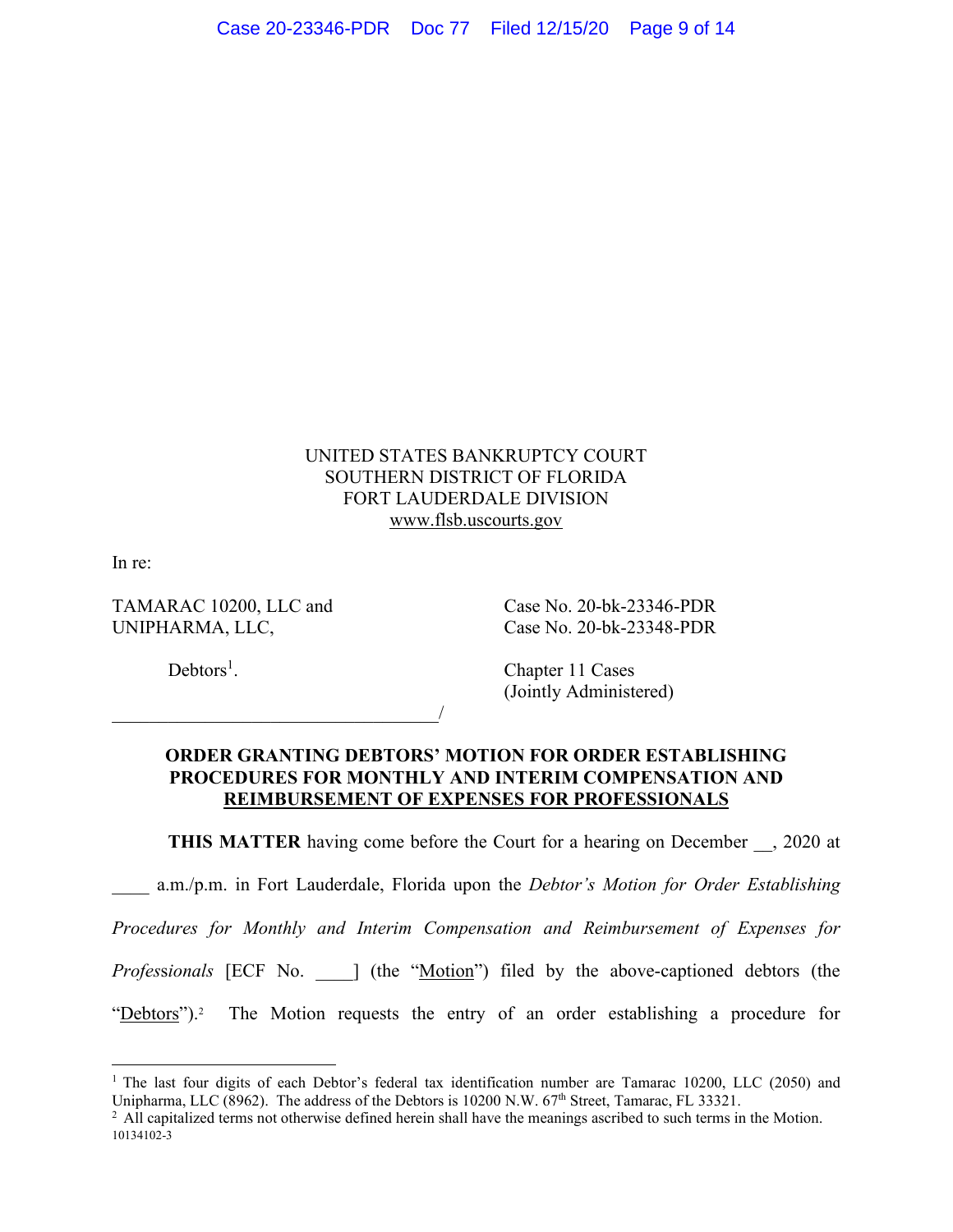#### Case 20-23346-PDR Doc 77 Filed 12/15/20 Page 10 of 14

compensating and reimbursing estate Professionals on a monthly basis. The Court, having considered the Motion, finds that: (a) the Court has jurisdiction over this matter pursuant to 28 U.S.C. §§ 157 and 1334; (b) venue is proper before this Court pursuant to 28 U.S.C. §§ 1408 and 1409; (c) this matter is core pursuant to 28 U.S.C. § 157(b)(2); (d) the Court may enter a final order consistent with Article III of the United States Constitution; (e) notice of the Motion and the Hearing thereon was sufficient under the circumstances and no other or further notice need be provided; (f) the relief requested in the Motion is in the best interests of the Debtors, their estates, their creditors and other parties in interest; and (g) upon a review of the record before the Court, including the legal and factual bases set forth in the Motion and the First Day Declaration and the statements made by counsel at the Hearing, and being otherwise fully advised in the premises, does for the reasons stated on the record of the Hearing, all of which are incorporated herein; and after due deliberation and sufficient cause appearing therefor, has determined that good and sufficient cause exists to grant the relief requested. Accordingly, it is

#### **IT IS ORDERED THAT**:

1. The Motion is **GRANTED**.

2. Interim compensation and reimbursement of the Professionals in these Chapter 11 Cases shall be in accordance with this Order.

3. Except as may otherwise be provided in Court orders authorizing the retention of specific professionals, all Professionals retained by the Debtors in these Chapter 11 cases may seek monthly compensation in accordance with the following procedures:

> a. On or before the  $10<sup>th</sup>$  day of each month following the month for which compensation is sought, each Professional will serve a statement upon the (i) Debtors c/o Tamarac 10200, LLC and Unipharma, LLC, 10200 N.W.  $67<sup>th</sup>$  Street, Tamarac, FL 33321 (Attn: Waite Popejoy, Email: wpopejoy@soliccapital.com); (ii) Debtors' Chief Restructuring Officer, Neil F. Luria of SOLIC Capital Advisors, LLC, 25 West New England Avenue, Ste. 300, Winter Park, FL 32789, Email: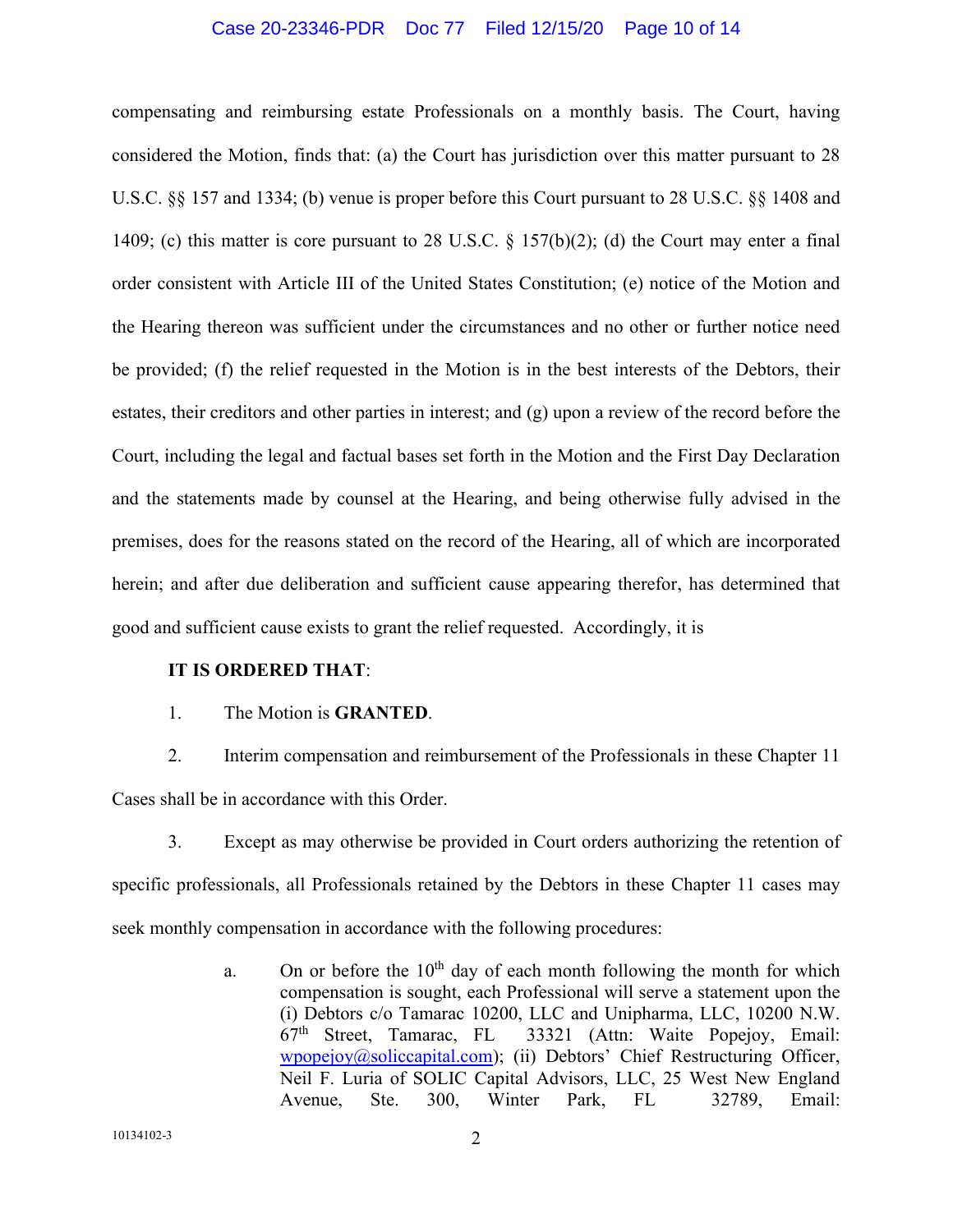$n<sub>l</sub> = n<sub>l</sub> = n<sub>l</sub> = n<sub>l</sub>$  and (iii) attorneys for the Debtors, Berger Singerman LLP, 1450 Brickell Avenue, Suite 1900, Miami, Florida 33131 (Attn: Paul Steven Singerman, Esq., Email: singerman@bergersingerman.com and Christopher Andrew Jarvinen, Esq., Email:  $cjarvinen@bergersingenman.com$ ; and (iv) attorneys for secured creditor, NHTV ULM Holdings LLC, Weil, Gotshal & Manges LLP, 767 Fifth Avenue, New York, NY 10153(Attn: Ray C. Shrock, P.C., Email: Ray.Schrock@weil.com, Alexander Welch, Esq., Email: Alexander. Welch@weil.com), and Bryan R. Podzius, Esq., Email: Bryan.Podzius@weil.com) (collectively, the "Application Recipients"). The first statement to be issued by the Professionals will cover the period from the Petition Date through January 31, 2021. Thereafter, each Professional shall serve a monthly statement.

- b. The statement need not be filed with the Court and a courtesy copy need not be delivered to the presiding judge's chambers since this Order is not intended to alter the fee application requirements outlines in §§ 330 and 331 of the Code and since Professionals are still required to serve and file interim and final applications for approval of fees and expenses in accordance with the relevant provisions of the Code, the Bankruptcy Rules and the Local Rules for the United States Bankruptcy Court, Southern District of Florida.
- c. Each fee statement must contain an abbreviated narrative of the services rendered, accompanied by a printout or schedule of the reimbursable expenses incurred and the professional and paraprofessional time spent (in sufficient detail to allow the review of this time by the Application Recipients) which, except as set forth above for the first statement, shall ordinarily be for services rendered through a particular calendar month.
- d. Each Application Recipient receiving a statement may object to the payment of the fees or the reimbursement of costs set forth therein by serving a written objection (which shall not be filed with the Court) upon the other Application Recipients so as to have such objection actually received by the other Application Recipients on or before the 25<sup>th</sup> day of the month in which the statement is received. The objection shall state the nature of the objection and identify the amount of fees or costs to which objection is made. The objecting party shall attempt in good faith to object only to the portion of the statement that is deemed to be objectionable.
- e. In the absence of any timely objection, the Debtors are authorized to pay 80% of the fees and 100% of the expenses, except for fees or expenses as to which an objection may be served by one of the Application Recipients as provided below.
- f. If the Debtors receive an objection to a particular fee statement, the Debtors shall withhold payment of that portion of the fee statement to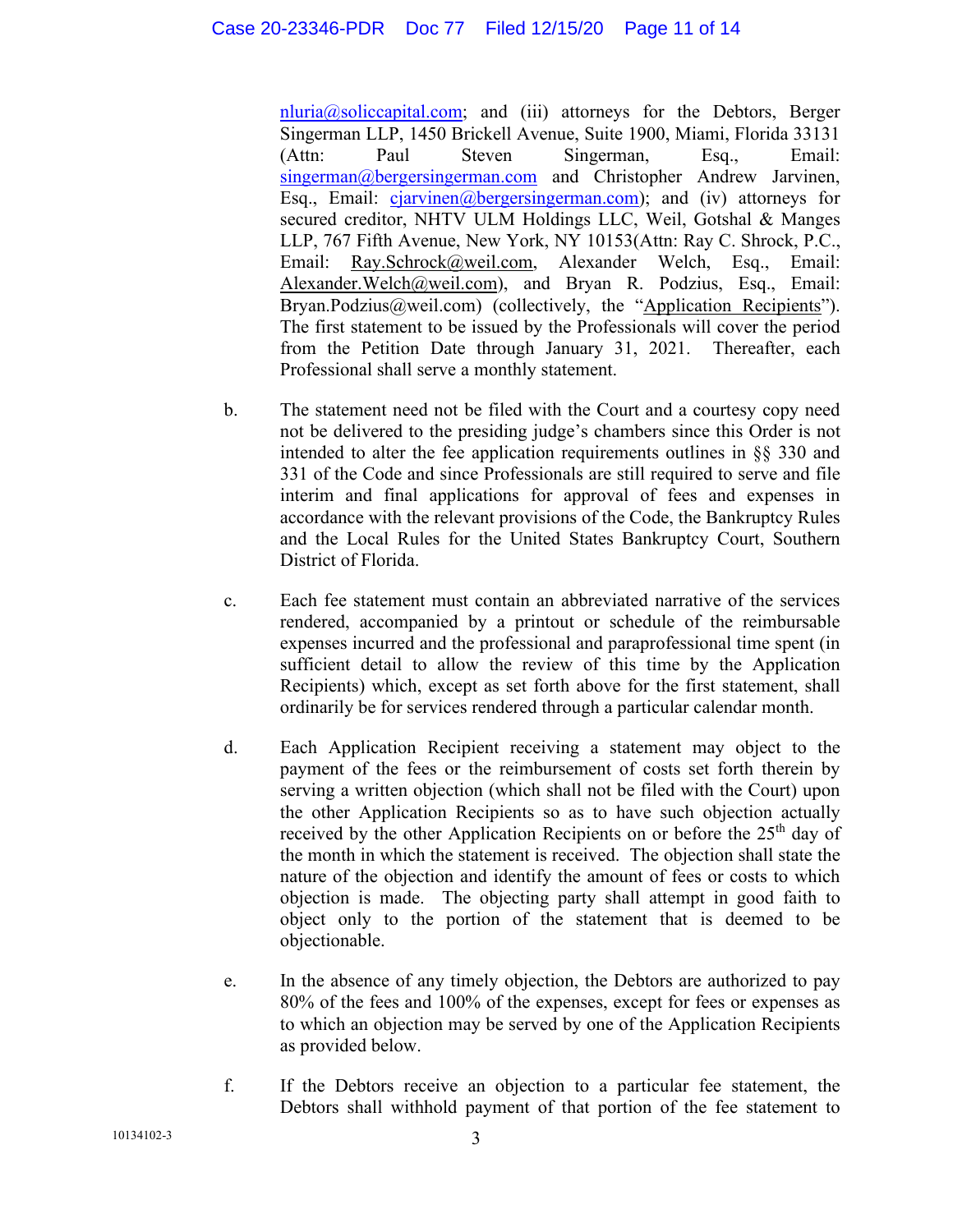which the objection is directed and promptly pay the remainder of the fees and disbursements in the percentages set forth above. All Professionals subject to this Order shall establish a separate billing number for any time spent on the resolution of fee disputes. Any fees incurred in connection with such fee disputes shall not be paid pursuant to the monthly statement but may only be sought and paid upon the filing of an interim fee application as set forth below and after order of the Court.

- g. Similarly, if the parties to an objection are able to resolve their dispute following the service of an objection and if the party whose statement was objected to serves on all of the Application Recipients a statement indicating that the objection is withdrawn and describing in detail the terms of the resolution, then the Debtors are authorized to pay 80% of that portion of the fee statement which is no longer subject to an objection.
- h. All objections that are not resolved by the parties shall be preserved and presented to the Court by the objecting party at the next hearing on an interim or final fee application.
- i. The service of an objection shall not prejudice the objecting party's right to object to any fee application on any ground, whether or not raised in the objection. Furthermore, the decision by any party not to object to a fee statement shall not be a waiver of, nor otherwise prejudice, that party's right to object to any subsequent fee application.
- j. Unless the Court orders otherwise, each of the Professionals utilizing the procedures described in this Order shall file interim fee applications, for the amount of fees and costs sought above, in accordance with the 120 day guideline set forth in Section 331 of the Bankruptcy Code as follows:
	- i. First Interim Fee Applications may be filed on or before May 15, 2021 (the "First Interim Fee Applications"). The First Interim Fee Applications shall represent fees and costs incurred by the Professionals from the Petition Date through April 30, 2021.
	- ii. Thereafter, interim fee applications may be filed in accordance with the schedule set forth above covering the preceding fourmonth time period. All interim fee applications shall comply with the Guidelines for Fee Applications for Professionals in the Southern District of Florida in Bankruptcy Cases. The Court shall schedule and conduct a hearing upon proper notice in accordance with Bankruptcy Rule 2002(a)(6), to determine all interim fee applications pending before it.
- k. A Professional who fails to file an application seeking approval of compensation and expenses previously paid pursuant to these fee procedures when such application is due shall preclude such Professional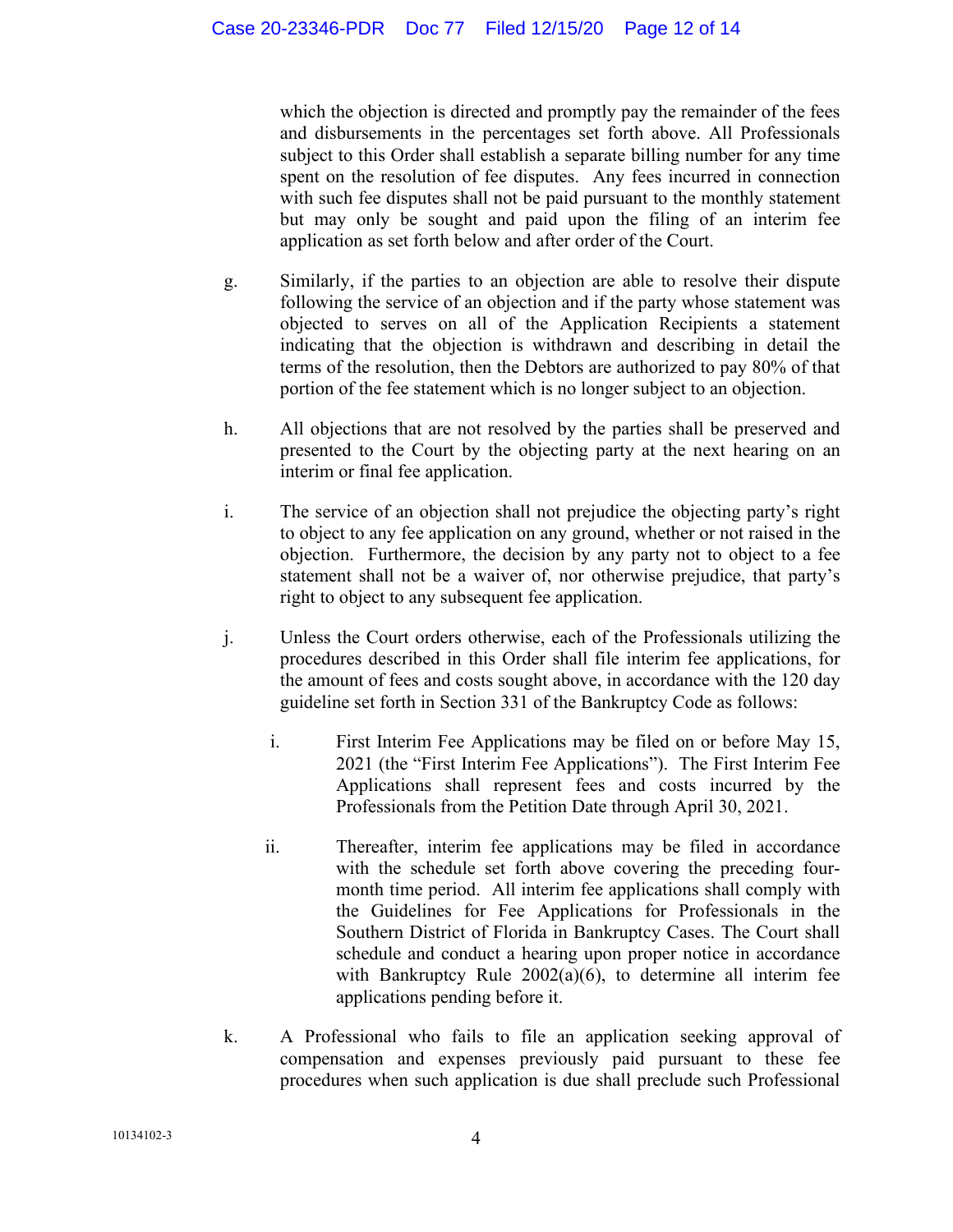from utilizing the automatic pay procedures as provided herein until an interim fee application has been filed and heard by the Court.

- l. A determination by the Court that payment of compensation or reimbursement of expenses was improper as to a particular statement shall not disqualify a Professional from the future payment of compensation or reimbursement of expenses as set forth above, unless otherwise ordered by the Court.
- m. Neither the payment of, nor the failure to pay, in whole or in part, monthly compensation and reimbursement of expenses as provided herein shall have any effect on this Court's interim or final allowance of compensation and reimbursement of expenses of any Professionals.

4. The Debtors shall include all payments to Professionals on their monthly operating report, detailed so as to state the amount paid to each of the Professionals.

5. The Debtors may not make any payments under this Order if the Debtors have not timely filed monthly operating reports or remained current with their administrative expenses and 28 U.S.C.  $\S$  1930(a)(6). Otherwise, this Order shall continue and shall remain in effect during the pendency of the Chapter 11 Cases unless otherwise ordered by the Court.

6. All time periods set forth in this Order shall be calculated in accordance with Bankruptcy Rule 9006(a).

7. Notwithstanding the relief granted in this Order, any payment made by the Debtors pursuant to the authority granted herein shall be subject to and in compliance with any interim or final order entered by the Court approving the Debtors' entry into any post-petition debtor in possession financing facility (the "DIP Financing Order"). To the extent that there is any inconsistency between the terms of this Order and the DIP Financing Order, the terms of the DIP Financing Order shall control.

8. Upon motion or application, and after due notice to all parties set forth on the Master Service List, additional professionals employed by the Debtors may be authorized to participate in modified interim compensation procedures as set forth in this Order.